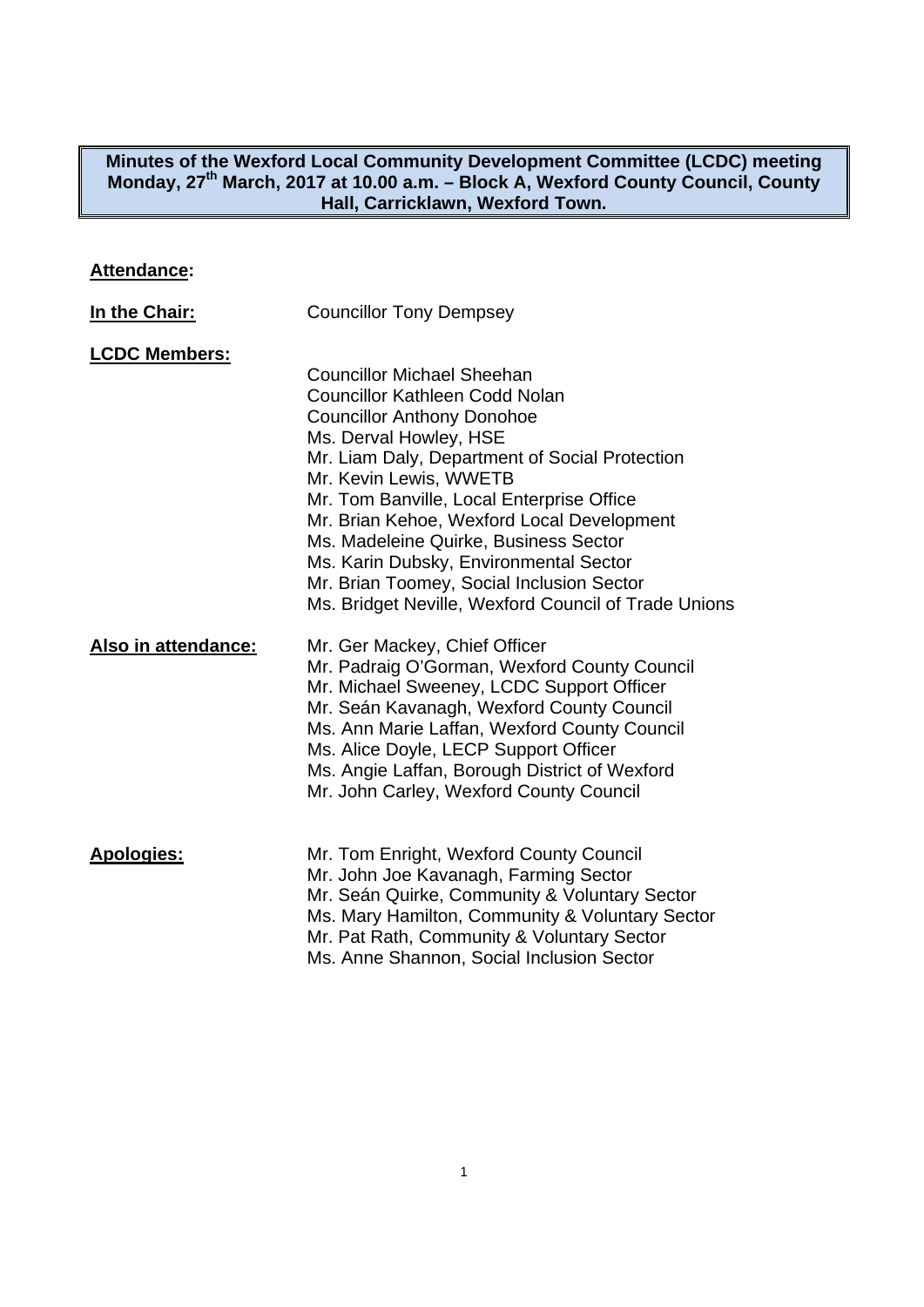# **Presentation on ASK – mental health initiative**

Cllr. Frank Staples (Mayor of Borough District of Wexford) and Ms. Sharon Pettit gave a presentation on 'Ask', a new mental health initiative, and answered any questions the members had on same. Cllr. Staples invited all those attending the meeting to the official launch of the 'Ask' initiative on 29/03/2017 in County Hall, Wexford Town. The Chairman thanked Cllr. Staples and Ms. Pettit for their interesting and brave presentation, and wished them every success with their new initiative. This sentiment was echoed by various other members of the LCDC.

# **Adoption of Minutes:**

The minutes of the Local Community Development Committee (LCDC) meeting of the 30<sup>th</sup> January, 2017, were adopted.

**Proposed:** Mr. Brian Kehoe **Seconded:** Cllr. Kathleen Codd Nolan

# **Matters Arising**

None.

# **Presentation by Dr. Derval Howley, HSE**

Dr. Howley gave a presentation on 'Health and Wellbeing & Healthy Ireland within Community Health Organisation 5', and answered any questions the members had on same. The Chairman thanked Dr. Howley for her interesting and comprehensive presentation, and asked Dr. Howley about autism services within County Wexford. Dr. Howley undertook to provide further details on these services at the next LCDC meeting.

# **Correspondence**

The members noted the contents of the presented correspondence, as listed under;

- 1. Letter from CCMA dated 02/08/2017, re: Tourism Seminar 29<sup>th</sup> & 30<sup>th</sup> March, 2017
- 2. Email from The DHPC&LG dated23/03/2017, re: The Public Sector Duty Section 42 of the Irish Human Rights and Equality Commission Act 2014 and SICAP.

# **Wexford LCDC Annual Report 2015-2016;**

Mr. Mackey presented the Wexford LCDC Annual Report 2015-2016 and answered any questions the members had on same. Mr. Mackey advised the members that the report would be presented to Wexford County Council for formal approval.

It was agreed to approve the Wexford LCDC Annual Report 2015-2016.

**Proposed:** Cllr. Kathleen Codd Nolan **Seconded:** Derval Howley.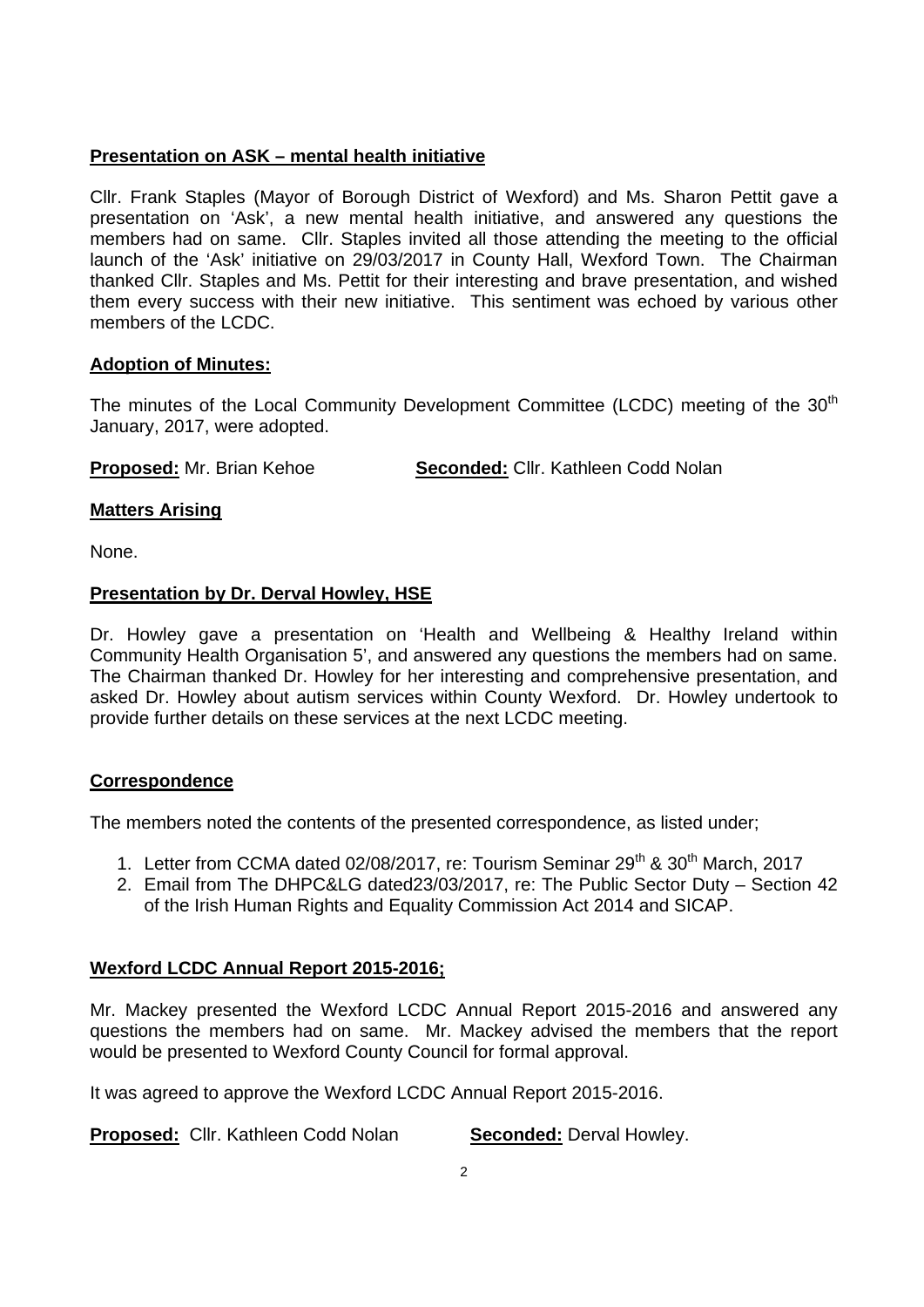# **Community Facilities Scheme Capital Scheme 2017**

Mr. Mackey gave an overview of the operation and guidelines of the Community Facilities Scheme Capital Scheme 2017. The LCDC in conjunction with the relevant Municipal Districts will need to approve all applications under this scheme. Mr. Mackey advised the members that a query had been raised with the parent Department regarding the absence of a data consent declaration within the current application form. Mr. Mackey advised that the scheme would be rolled out by the Community Development Department of Wexford County Council over the coming months.

# **Connecting For Life – Wexford County Suicide & Self-Harm Prevention Plan 2016-2020**

Mr. Mackey gave the members an overview of The Connecting For Life – Wexford County Suicide & Self-Harm Prevention Plan 2016-2020. Mr. Mackey drew the members attention to Section 9 of the plan 'Structures for the Wexford County Suicide Prevention Strategy' and advised the members that Wexford LCDC were a of the member of the Strategy Implementation Group. Mr. Mackey also advised the meeting that the coordination of the Strategy will be undertaken by Wexford LCDC. Mr. Mackey suggested that the coordination of all mental health initiatives within County Wexford was required and that a meeting with all the strategy implementing partners should be arranged.

### **Chief Offcers Report;**

Mr. Mackey advised the members that all relevant issues had been covered in the body of the meeting and as such a separate Chief Officers report was not required.

# **SICAP update;**

The SICAP Headline Indicator report dated 23/03/2017 was discussed by the members. Ms. Howley queried the poor level of performance to date evident in the majority of Headline Indicators and reminded the members of financial remedies for non achievement of headline indicator targets. Mr. Kehoe advised that the presented report could not be relied upon as a basis for assessing SICAP performance to date in 2017, as IRIS had not been fully populated with all relevant information. Mr. Kehoe suggested that the mid-year review of SICAP would give a more informed picture of SICAP performance in 2017.

### **Local Economic and Community Plan 2016-2021 update;**

Ms. Doyle distributed a document giving an update on the LECP, and drew the member's attention to an application to Science Foundation Ireland, made on behalf of Wexford LCDC, in conjunction with Wexford Library Services, under the "Science Week Call 2017". Ms. Doyle informed the members that the purpose of the Call is to support festivals and events that encourage people of all ages and from all walks of life to be informed, inspired and involved in STEAM (Science, Technology, the Arts, Engineering and Mathematics). The application is designed to support the achievement of a number of the Higher Level Goals contained with the LECP. Ms. Doyle also gave details of other potential Science Foundation Ireland funding opportunities to stakeholders involved in STEAM activities.